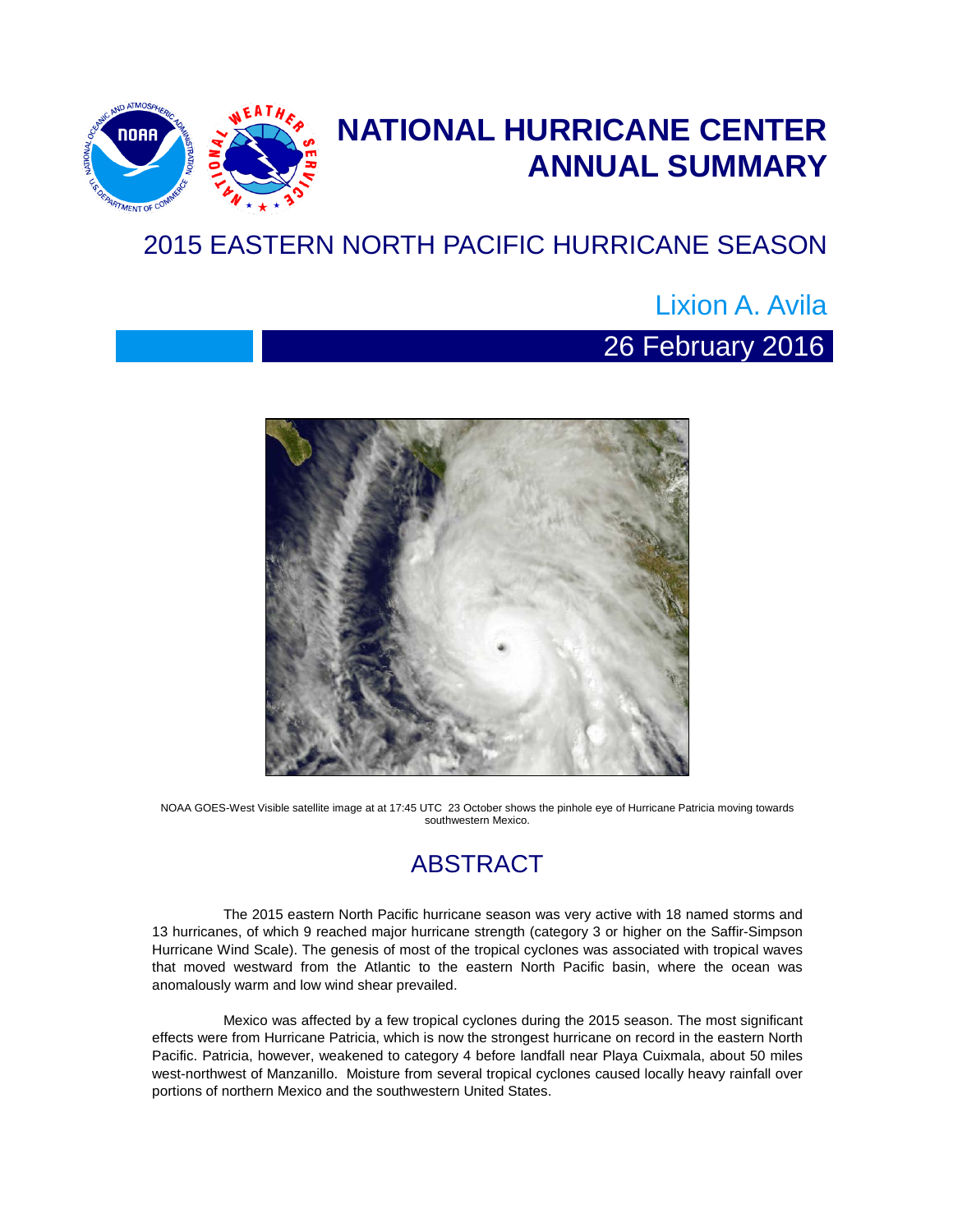

#### OVERVIEW

The 2015 eastern North Pacific hurricane season was very active. Of the 18 cyclones that reached tropical storm strength, 13 became hurricanes and 9 became major hurricanes (category 3 or higher on the Saffir-Simpson Hurricane Wind Scale) within the basin. The number of major hurricanes observed in 2015 was the highest since reliable records began in 1971. For comparison, the 1981-2010 seasonal averages are 15 tropical storms, 8 hurricanes and 4 major hurricanes. The Accumulated Cyclone Energy (ACE), which measures the combined strength and duration of tropical storms and hurricanes, was about 63 percent higher than the 1981-2010 median value, and the highest observed in the basin since 1993. There were three unnamed tropical depressions, and a fourth that formed within the basin and became a tropical storm (Ela) in the central North Pacific.

The genesis of most of the tropical cyclones was associated with tropical waves that moved westward from the Atlantic to the eastern North Pacific basin. While strong westerly shear in the eastern part of the of the eastern North Pacific prevented most of these waves from developing there, the western part of the basin had much lower shear than average and the ocean was anomalously warm. A large area of an upper-level difluence and rising motion persisted during most of the active portion of the 2015 season (Fig. 1). These very favorable conditions for genesis and intensification are usually present in the basin during strong El Nino events, although the activity was shifted even farther west than is typical.

Most of the cylones intensified and moved away from Mexico. Despite the aboveaverage season, record-breaking Patricia was the only hurricane to make landfall in Mexico during 2015. Patricia, which was the strongest hurricane on record in the eastern North Pacific basin, weakened to category 4 strength before it made landfall near Playa Cuixmala, about 50 miles west-northwest of Manzanillo. Moisture from several tropical cyclones spread northward causing locally heavy rainfall over portions of northern Mexico and the southwestern United States during the season. Table 1 lists the tropical cyclones of the 2015 season, and the tracks of the season's tropical storms and hurricanes are shown in Figures 2a and 2b.

The following section summarizes those tropical cyclones which affected land. More detailed information on the tropical cyclones of 2015 can be found at <http://www.nhc.noaa.gov/2015epac.shtml>.

### SELECTED STORM SUMMARIES

#### **Hurricane Blanca**

 Blanca appears to have originated from a tropical wave that crossed Central America on 26 May. Over the next few days, the wave moved slowly westward to the south of Central America and Mexico with limited associated shower activity until 30 May, when deep convection increased and became consolidated a few hundred miles south of Acapulco, Mexico. This development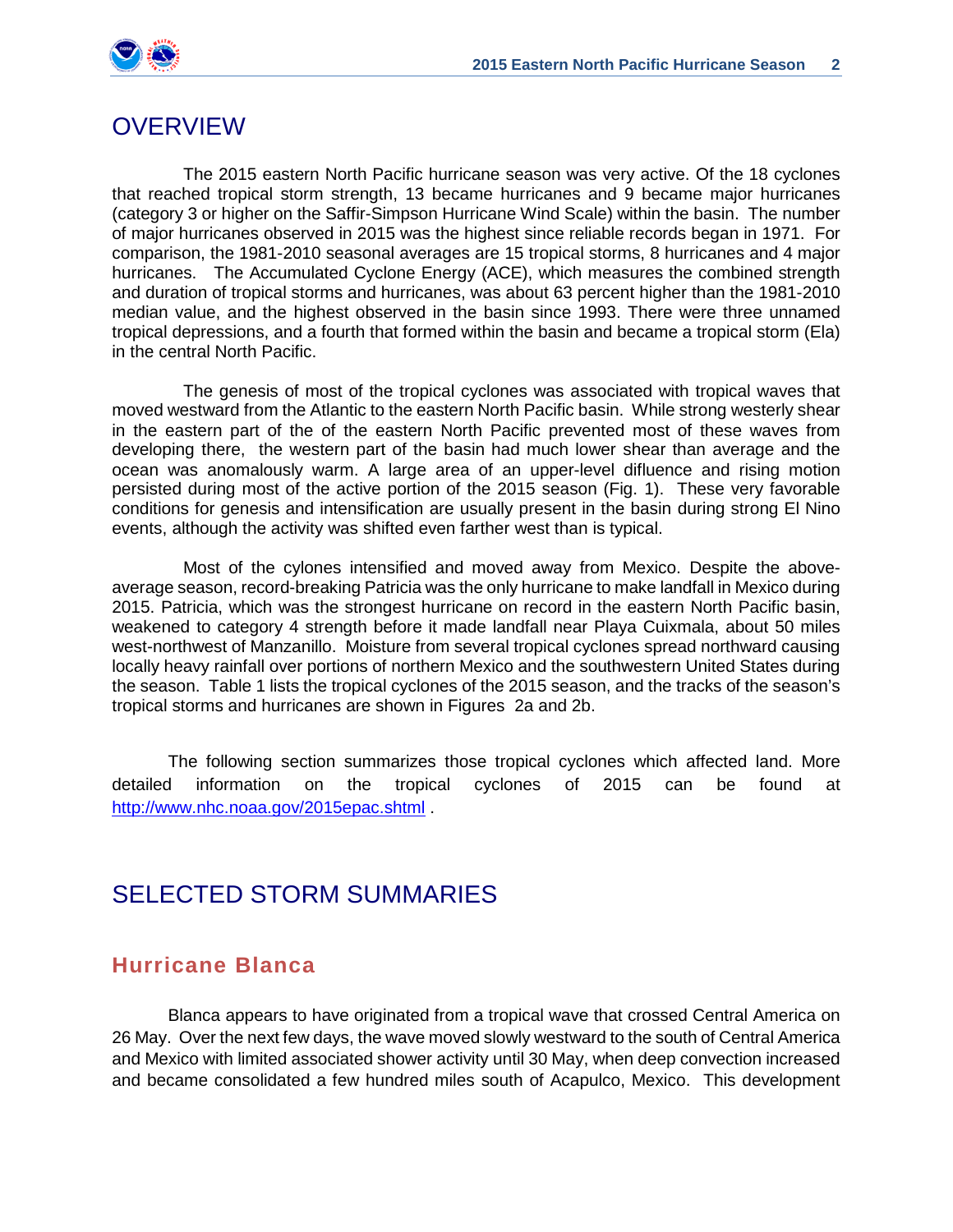

trend continued, and by 1200 UTC 31 May the cloud pattern became sufficiently well organized and a tropical depression formed about 320 n mi south-southwest of Acapulco.

The cyclone moved west-northwestward to northwestward, and was affected by strong northwesterly vertical shear associated with the outflow of Hurricane Andres to its west. The vertical shear began to relax on 1 June, allowing the system to strengthen into a tropical storm. In weakening steering currents, Blanca drifted erratically southward. Vertical shear continued to lessen and the cyclone became a hurricane by 1800 UTC 2 June, and a major hurricane with a pinhole eye around 1200 UTC 3 June.

Blanca reached its peak intensity of 125 kt at 1800 UTC 3 June, while centered about 410 n mi south of Manzanillo, Mexico. After that time, rapid weakening occurred, likely due to the upwelling of cooler waters beneath the slow-moving hurricane, as well as an eyewall replacement cycle, and by 1200 UTC 5 June, Blanca had weakened to an intensity of 80 kt. Meanwhile, a midlevel ridge that had been blocking the movement of the cyclone shifted eastward, and Blanca began moving toward the northwest at about 10 kt, allowing the cyclone to move away from its cold wake and re-intensify. Aided by the completion of the eyewall replacement cycle, Blanca reached a secondary peak intensity of 115 kt around 1200 UTC 6 June. Later that day, however, the hurricane moved over cooler waters, and a weakening trend began.

Early on 7 June, Blanca turned toward the north-northwest, and its center passed a short distance to the east and northeast of Socorro Island. With steering provided by a mid-level high over northern Mexico and a trough extending southwestward from the western United States, Blanca continued moving north-northwestward while weakening over progressively cooler waters. Blanca became a tropical storm around 1800 UTC 7 June, and its maximum winds had diminished to near 40 kt by the time it made landfall on the west coast of Baja California Sur shortly before 1200 UTC 8 June. Later that day, the center of the cyclone moved briefly over water to the west of Baja California Sur before and made its final landfall on the west coast of that state, as a tropical depression, late on 8 June. Blanca degenerated into a remnant low over the central Baja California peninsula early on 9 June, and dissipated shortly thereafter.

An automated weather station on Socorro Island reported sustained winds of 300° / 64 kt with a gust to 88 kt, and a minimum pressure of 977.3 mb at 0330 UTC 7 June while the center of Blanca passed about 25 n mi to the northeast, shortly after which the station ceased to function. Cabo San Lucas International Airport reported sustained winds of 40 kt with a gust to 43 kt at 1843 and 2103 UTC, respectively, on 7 June. There were no ship reports of winds of tropical storm force associated with Blanca.

Moisture associated with Blanca's remnants produced mostly light rains over portions of the southwestern United States. Rainfall totals were generally less than an inch, with higher amounts at some of the more elevated locales.

Blanca made its landfalls in sparsely settled areas of Baja California Sur. There were no reports of damage or casualties associated with this tropical cyclone.

#### **Hurricane Carlos**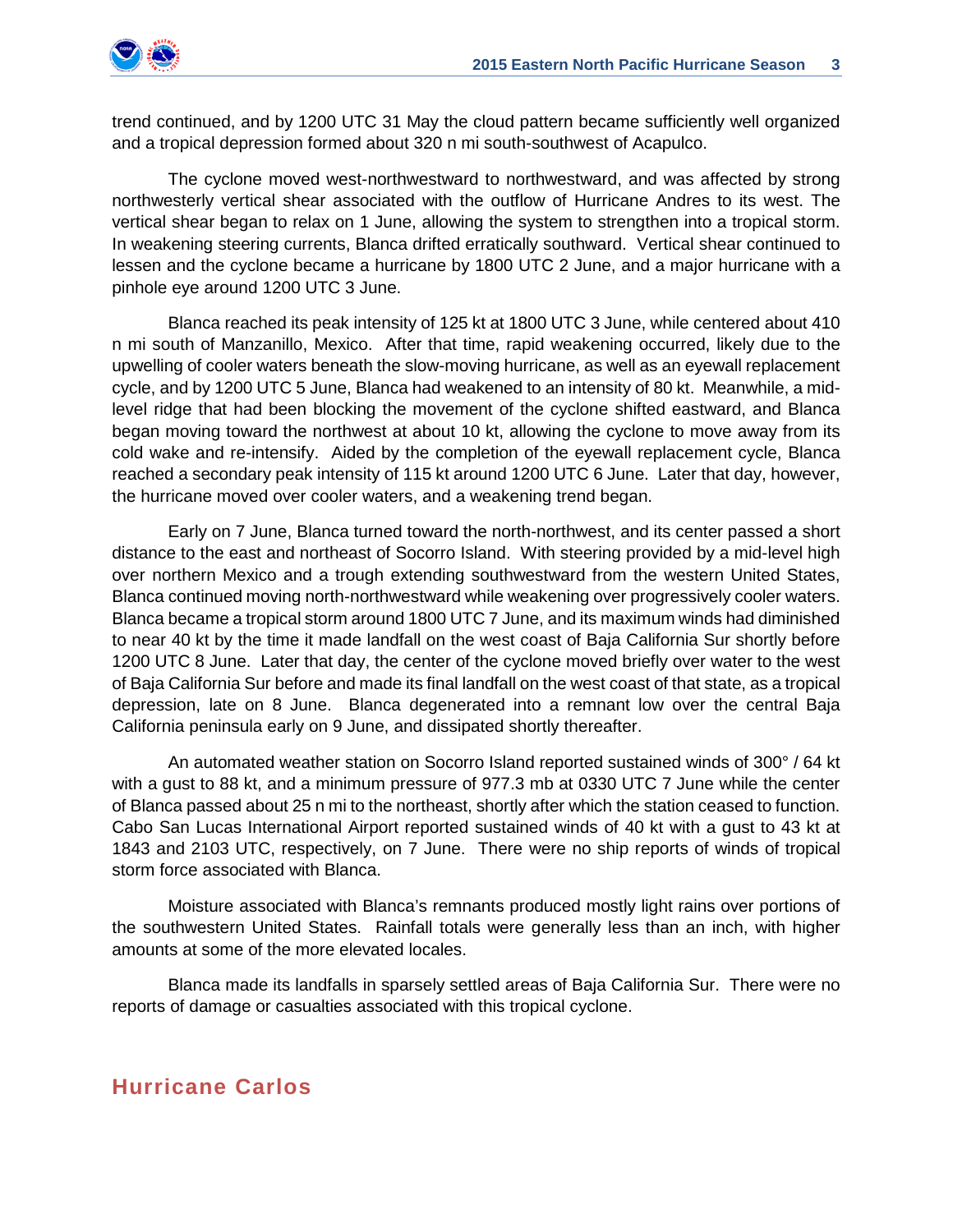

A prominent eastward-moving Kelvin wave crossed the Pacific Ocean in early June, and the interaction of this feature with a few westward-moving African easterly waves resulted in the formation of a large cyclonic gyre with a substantial amount of disorganized deep convection a few hundred miles south of southeastern Mexico on 8-9 June. On 10 June, the convection became more organized around a well-defined center, and a tropical depression formed around 1800 UTC on that day about 250 n mi south-southwest of Puerto Escondido, Mexico.

The tropical cyclone moved toward the west-northwest to the south of a deep-layer subtropical ridge, affected by 15 kt of 850-200 mb northeasterly wind shear. Under the influence of this moderate shear, warm sea surface temperatures, and a moist, unstable atmosphere, the system gradually intensified from 10-12 June. It reached tropical storm intensity around 1200 UTC 11 June, while located about 200 n mi south of Acapulco, Mexico. From 12-14 June, a midlevel trough over the Gulf of Mexico weakened the ridge and associated steering flow, which caused Carlos to meander just offshore of southern Mexico. After pausing in development on 12 June at an intensity of 50 kt, Carlos quickly intensified, becoming a hurricane with a welldeveloped eye around 1200 UTC 13 June. At that time, it was located about 125 n mi south of Acapulco.

A mid to upper-level ridge redeveloped north of Carlos on 14 June, helping to move the hurricane on a track toward the west-northwest to northwest during the following couple of days, parallel to the southern coast of Mexico. On late 14 and early 15 June, the convective structure of Carlos deteriorated, perhaps due to upwelled cool water induced by the meandering motion of the tropical cyclone. Carlos weakened to a tropical storm around 0000 UTC 15 June about 65 n mi west-southwest of Acapulco. The cyclone moved away from the upwelled waters late on 14 June and reintensified to a hurricane around 1800 UTC 15 June. Carlos attained a peak intensity of 80 kt around 1800 UTC 16 June, while centered about 90 n mi south of Manzanillo, Mexico. During this period of intensification, the hurricane's size diminished appreciably, with a radius of maximum wind of only 5 n mi and tropical-storm-force winds extending out only 30-40 n mi from the center.

Only 6 h after the cyclone attained peak intensity, Carlos' surface center was dramatically separated from the deep convection and its mid- to upper-level circulation. Carlos rapidly decayed on 17 June before making landfall in Mexico, weakening from 80 kt at 1800 UTC 16 June to 45 kt at 0900 17 June, apparently due to the entrainment of dry and stable air into the inner core. After landfall, the decaying vortex accelerated northwestward just inland of the southwestern coast of Mexico on 17 and early 18 June. Carlos lost its deep convection around 1800 UTC 17 June, becoming a remnant low at that time. After 0000 UTC 18 June, the low dissipated in the vicinity of the Islas Marias, Mexico.

Wind observations from Mexico included a 27-kt sustained wind with a 37-kt gust at 1048 UTC 14 June at Acapulco (MMAA), a 37-kt gust at 1415 UTC 14 June at Isla Roqueta, and a 65 kt gust at 1140 UTC at Chamelucuixmala on 17 June. It is likely that other locations along the southern coast of Mexico experienced tropical storm conditions. Despite the very close approach of Carlos to Mexico as a hurricane, sustained hurricane-force winds likely did not reach the coast because of the very small wind field.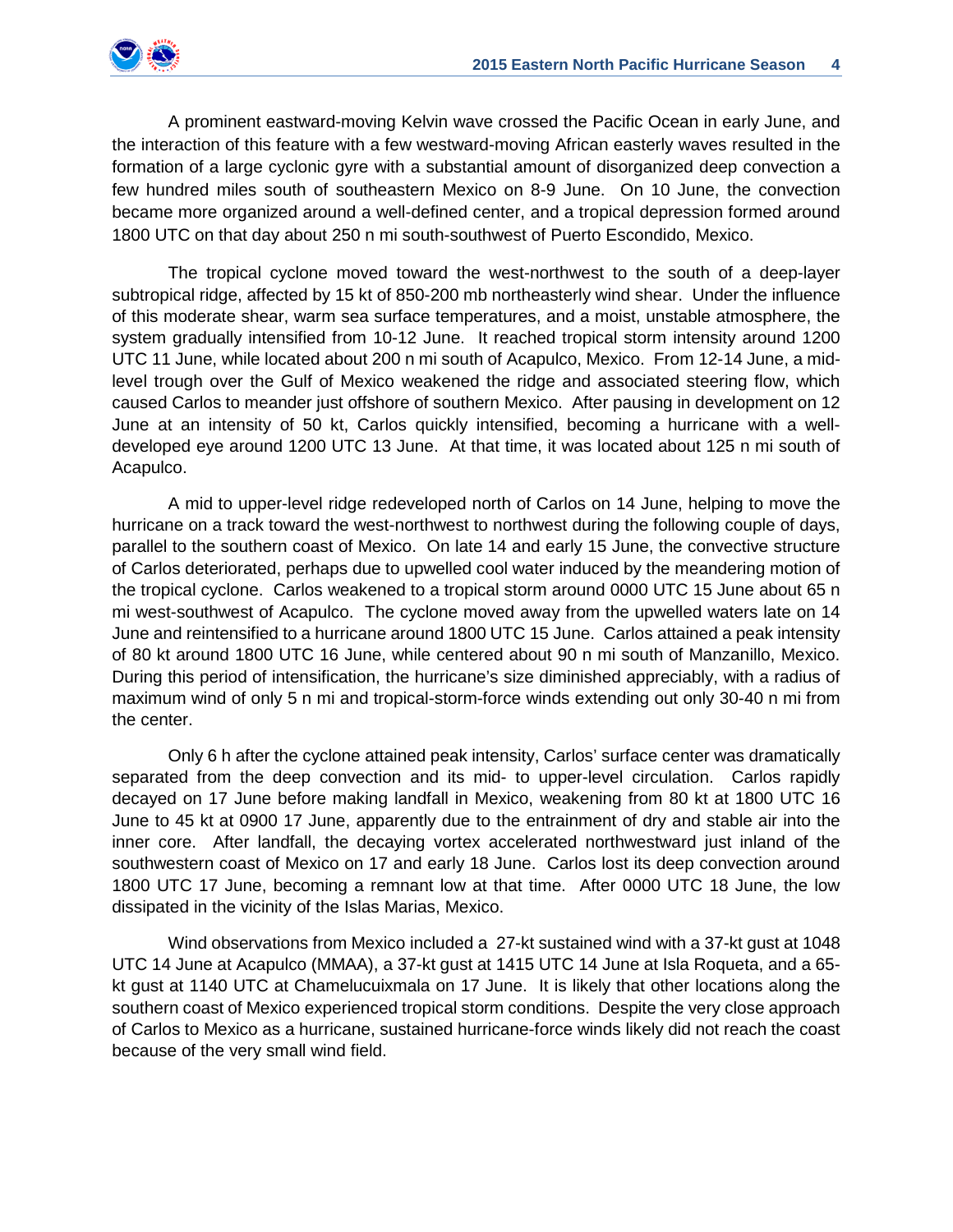Carlos caused locally heavy rains over portions of southern and western Mexico from 11- 19 June. The heaviest amounts were in the state of Oaxaca, where Union Hildago reported 11.97 inches and Chicapa reported 10.83 inches.

*La Jornada*, a Mexico City newspaper, reported that high surf generated by Carlos damaged a few dozen boats and sank several boats in Acapulco, while strong winds knocked down trees and billboards. According to the news site MiMorelia.com, large waves and heavy rain caused at least 5 million pesos (US \$326,000) in damage to coastal structures near Lazaro Cardenas.

#### **Hurricane Patricia**

 Patricia, the strongest hurricane on record in the eastern North Pacific, and also the strongest hurricane on record to affect Mexico, had a slow and complicated genesis involving the interaction of multiple weather systems. It began as an elongated area of low pressure that extended from the Yucatan Peninsula southward for several hundred miles into the eastern Pacific on 16 October. Deep convection associated with the large cyclonic gyre increased substantially on 17 October, possibly due to more favorable large-scale conditions. The deep convection became well organized, and an ASCAT pass around 0400 UTC 20 October suggested that a small, well-defined circulation had developed underneath the convection within a larger cyclonic envelope, and it is estimated that a tropical depression formed around 0600 UTC that day about 180 n mi south-southeast of Salina Cruz, Mexico.

The depression was located south of a mid-level ridge centered over the Gulf of Mexico that extended west-southwestward into the eastern Pacific. The steering provided by this feature caused the depression to drift west-southwestward while the cyclone gradually strengthened. By early on 21 October, however, Patricia encountered relatively drier and more stable lower- to middle-tropospheric air, and sea surface temperatures that were at least 2ºC lower than the surrounding region. Once Patricia moved outside of the unfavorable environment, a rapid increase in deep convection occurred over the low-level center, and a small central dense overcast (CDO) began to form. A NOAA Hurricane Hunter aircraft reached Patricia that afternoon and discovered it to already be a 50-kt tropical storm. A period of rapid intensification began, and Patricia strengthened into a hurricane shortly after 0000 UTC 22 October while centered about 200 n mi south of Acapulco, Mexico.

Over the next 24 h, Patricia's satellite presentation improved dramatically, as a large band with cloud-top temperatures of -80° to -90° C coilied cyclonically inward over the center, which evolved into an almost perfectly symmetrical CDO around a 10 n mi wide eye. A NOAA plane arrived at the end of this 24-h period around 1800 UTC 22 October, and indicated that Patricia had already reached major hurricane strength, with estimated surface winds of 115 kt and a minimum pressure of 957 mb. The rapid intensification phase continued into the night and by the time an Air Force Hurricane Hunter aircraft reached the cyclone around 0600 UTC, Patricia had intensified into an extremely powerful hurricane with maximum sustained winds of 180 kt and a minimum central pressure of around 879 mb. The satellite presentation continued to increase in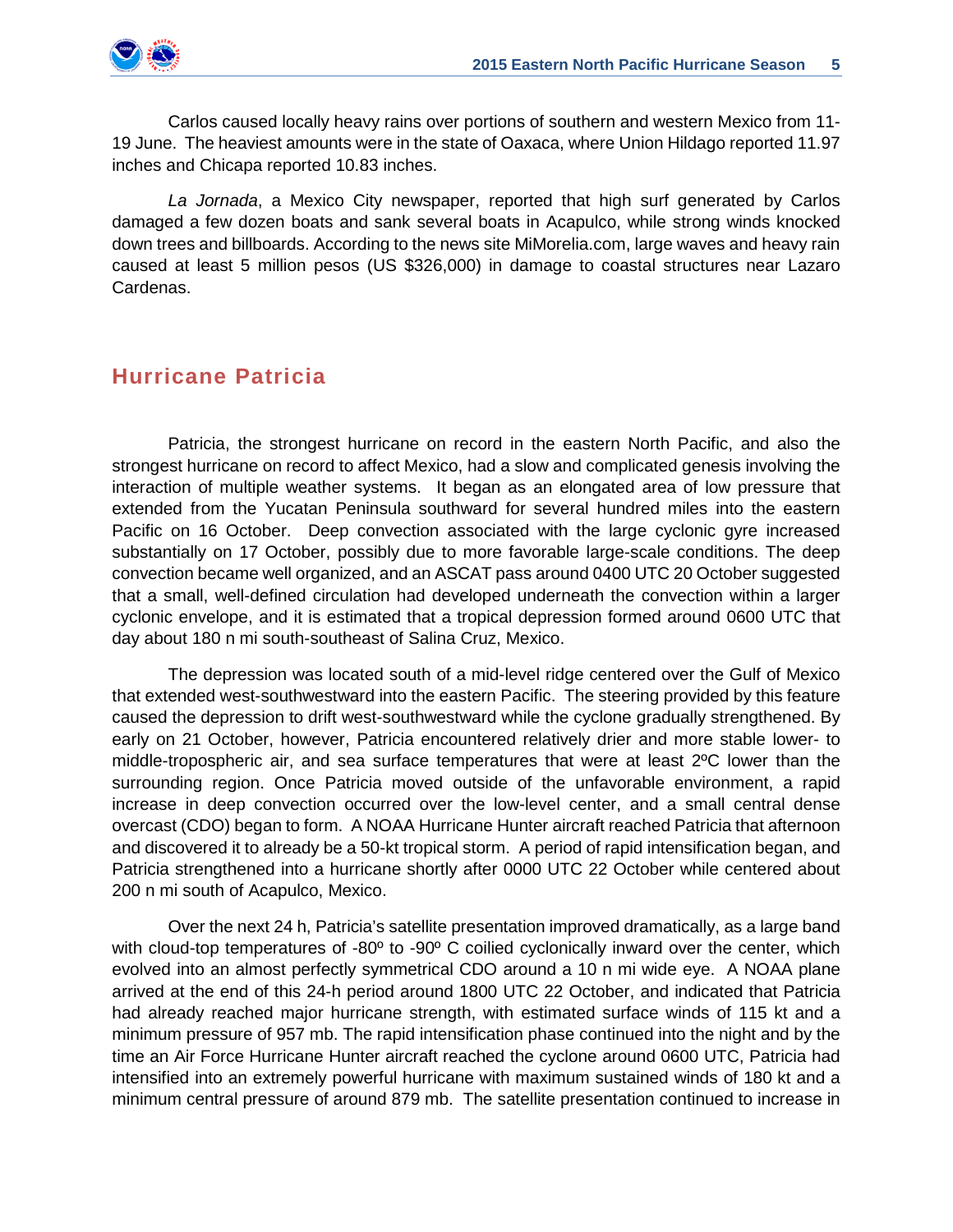

organization over the next several hours after the plane left, and Patricia is estimated to have reached a peak intensity of 185 kt around 1200 UTC 23 October while centered about 130 n mi southwest of Manzanillo, Mexico. This intensity makes Patricia the strongest hurricane on record in the eastern North Pacific; it should be noted, however, that records for the most intense eastern North Pacific hurricanes are particularly uncertain prior to 1988.

Patricia reached the western periphery of the mid-level ridge centered over the Gulf of Mexico and eventually turned northward toward the coast of Mexico. By the time the last reconnaissance mission reached Patricia around 1800 UTC 23 October, the hurricane had turned north-northeastward with some increase in forward speed, in response to a shortwave trough moving across the Baja California peninsula and northwestern Mexico. The aircraft found surface winds still near 180 kt on its first pass through the storm in the southeastern quadrant, but a final pass by the plane around 2030 UTC indicated that a rapid filling of the cyclone had begun. In fact, the peak flight-level winds had decreased nearly 50 kt in the same quadrant traversed earlier, while the central pressure had risen 24 mb in the 3 h since the first fix.

Patricia continued to rapidly weaken during the next couple of hours before landfall, and is estimated to have reached the southwestern coast of Mexico in the state of Jalisco, near Playa Cuixmala, around 2300 UTC 23 October with an intensity of 130 kt and a minimum pressure of around 932 mb. The hurricane continued to weaken rapidly during the next several hours while it moved over the high terrain of the Sierra Madre mountains, and Patricia fell below hurricane strength before passing well to the west of Guadalajara around 0300 UTC 24 October. When the mid-level center raced northeastward and separated from the low-level center overnight, Patricia weakened to a tropical depression. The cyclone dissipated later that morning over central Mexico.

Operationally, Patricia was assessed to have been of category 5 intensity with a landfall pressure of 920 mb, but a post-analysis of additional data obtained later suggests that the hurricane had weakened more rapidly than estimated in real time. A minimum pressure of 934.2 mb was observed around 2300 UTC by an automated weather station at Playa Cuixmala, located on the coast near Emiliano Zapata. Although the wind data from this site failed near landfall, a temperature spike to 28˚ C was recorded, suggesting that the eye passed close to this location. A storm chaser in Emiliano Zapata, a couple of nautical miles inland from the landfall point, measured a minimum pressure of 937.8 mb on the eastern edge of the eye at 2313 UTC with simultaneous winds of near tropical storm force. The automated weather station in Pista, located about a mile north-northeast of Playa Cuixmala, measured a station pressure of 939.4 mb at an elevation of 15 m, which converts to a sea level pressure of 941.0 mb. The wind data for this site indicate that the station never experienced a calm, and thus the winds at the time of the minimum pressure are unknown. A minimum central pressure of 932 mb at landfall is inferred from these data, with the uncertainty of this value likely on the order of 2-3 mb. The 932 mb analyzed landfall pressure is the lowest central pressure for a landfalling Pacific hurricane in Mexico in the historical database.

Patricia is the strongest hurricane on record to affect Mexico in the historical data base extending back to 1949, eclipsing the October 1959 Manzanillo hurricane (recently reassessed to have made landfall at an intensity of 120 kt - see recent discussion at http://hurricanes.gov) and Hurricane Madeline in 1976. Because of the sparse nature of station observations over Mexico, however, the reliable record for extreme landfalling Mexican hurricanes is also tied to the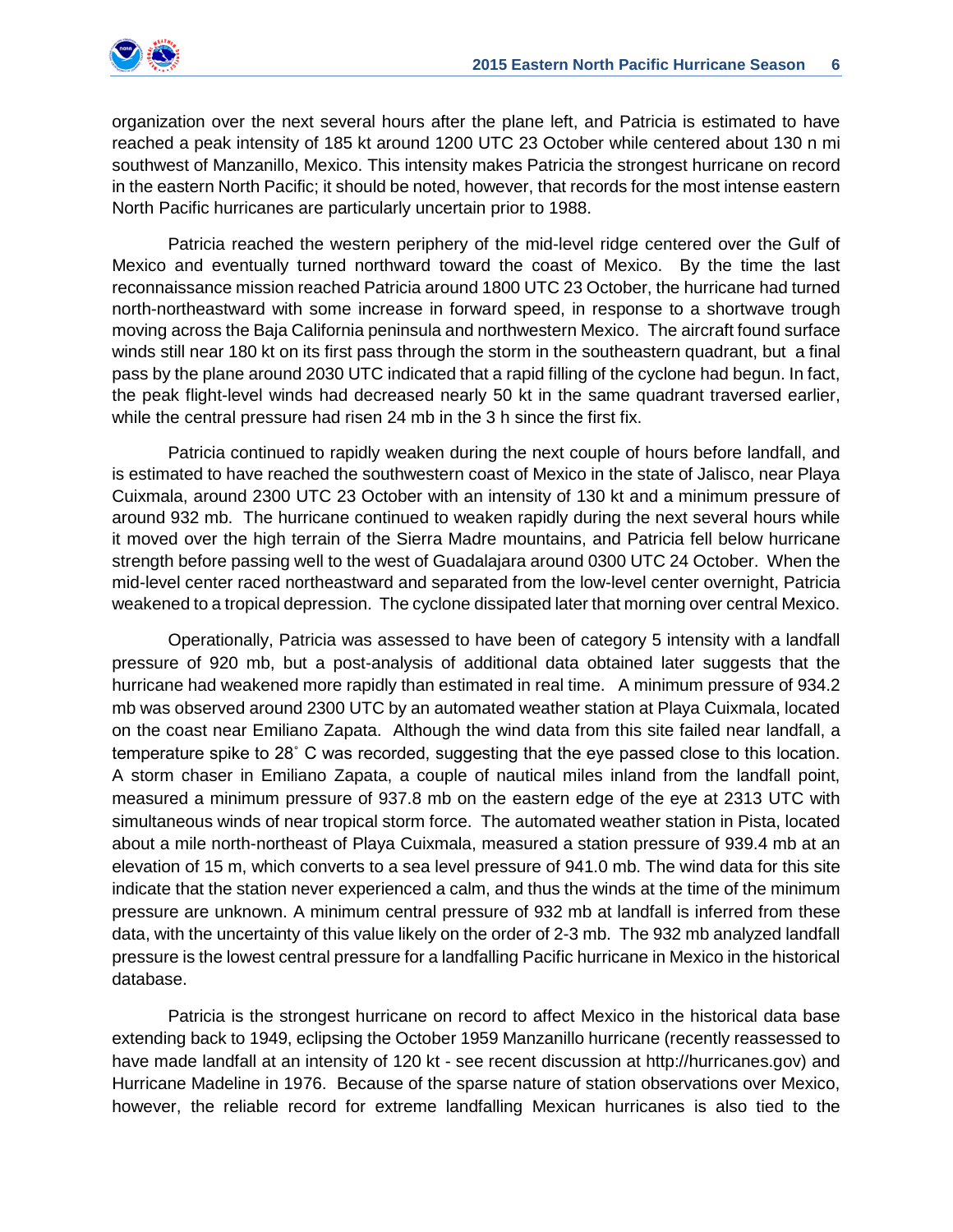

availability and interpretation of satellite imagery of these systems, and is thought to be reliable only back to 1988.

Heavy rains occurred in association with Patricia, especially over or near elevated terrain. In general, two to five inches of rain occurred at sites at lower elevation, with amounts not overly heavy due to the storm's fast forward speed. However, rainfall accumulations of about 8 to 13 inches occurred over mountainous terrain, with Nevado Colima in Jalisco reporting a storm total rainfall of 12.50 inches.

Press reports indicate that there were two direct deaths attributed to Patricia. Two women, one from Argentina and the other from Coahuila, Mexico, were crushed when a tree fell on them at a campsite in the Tapalpa forest in Jalisco. Apparently, the camping party of which they were a part was unaware of the hurricane. There were four indirect deaths associated with Patricia, when four passengers were killed in an automobile accident on the Colima-Guadalajara highway during heavy rains and strong winds.

 Patricia battered a sparsely populated and rural area of the southwestern coast of Mexico in Jalisco, nearly midway between Manzanillo and Puerto Vallarta. A joint survey conducted by CONAGUA and the United States National Weather Service after the storm indicated that Patricia produced a narrow swath of severe damage along and just inland from the coast near where the hurricane made landfall. The villages of Emiliano Zapata and Chamela sustained the worst damage, according to press reports and eyewitness accounts. Strong winds tore roofs off of homes and businesses, uprooted, snapped and defoliated nearly all trees, and left the hillsides stripped of vegetation. Concrete power poles and transmission lines were also toppled, communication towers were crumpled, and most structures in these small towns were tremendously damaged or destroyed. Overall, more than 10,000 homes were damaged or destroyed by Patricia, with the majority of these in Jalisco. The damage to the agricultural sector was also considerable-- about 100,000 acres of farmland were severely affected, with the primary losses to the papaya, banana, and plantain crops.

Large swells associated with Patricia caused significant coastal flooding for several days that resulted in beach erosion and damage to some structures in the Mexican states from Jalisco to Guerrero.

According to media reports, the preliminary damage from Patricia is estimated to be 5.4 billion Mexican pesos (~US 325 million).

### FORECAST VERIFICATION

The 2015 east Pacific hurricane season had above-average activity, with 362 official forecasts issued. The mean NHC official track forecast errors in the east Pacific basin were near average from 12 to 36 h, but higher than the 5-yr mean from 48 to 120 h. The official track forecasts (OFCL) were highly skillful and performed close to or better than the best-performing models. The only model that occasionally bested the official forecast was the multi-model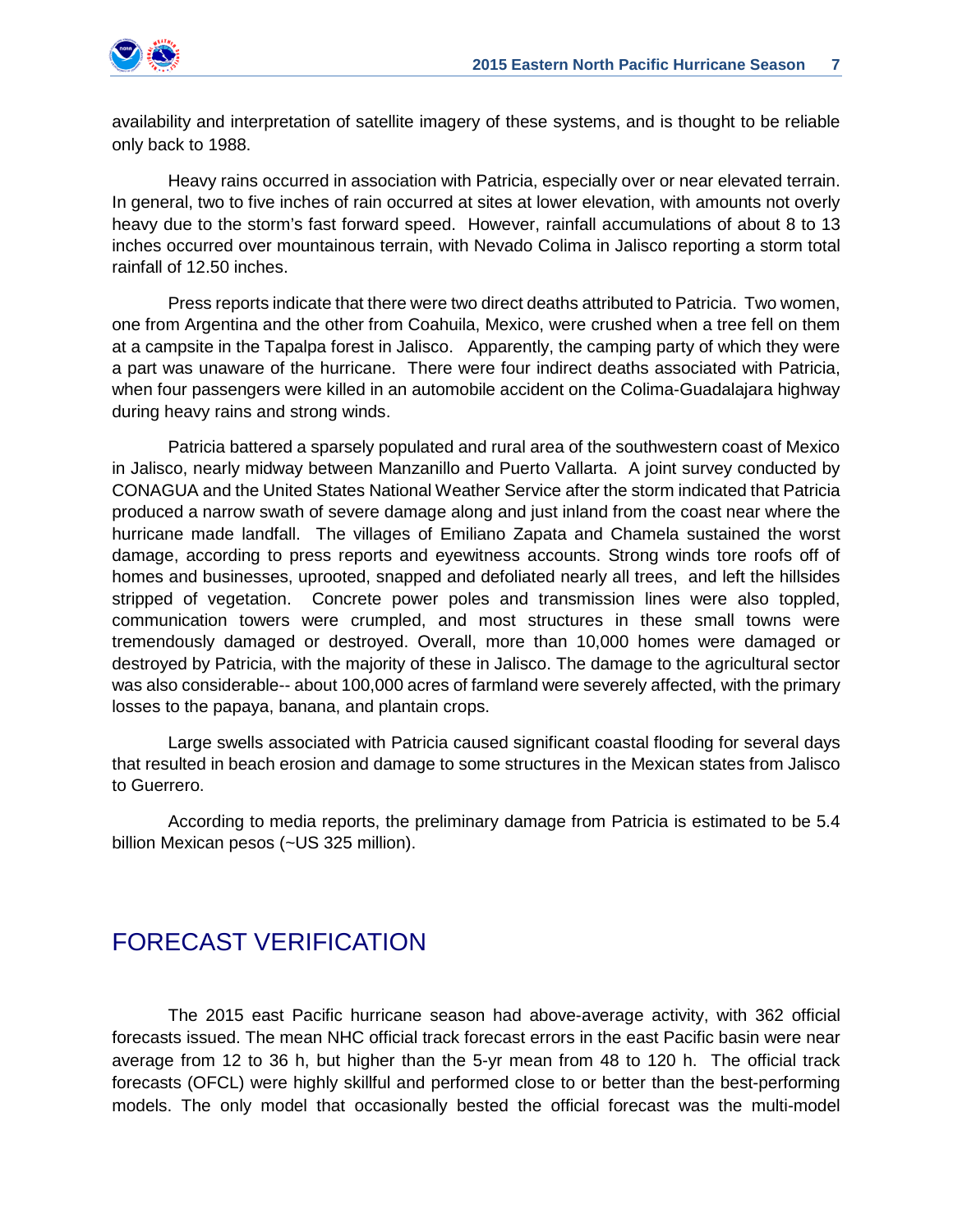

consensus TVCE. The best-performing individual dynamical models, GFSI, EMXI, and HWFI, all had lower skill than the official forecasts.

Mean official intensity errors for the eastern north Pacific basin in 2015 were higher than the 5-yr means from 12 to 48 h, and were close to the 5-yr mean from 72 to 120 h. Decay-SHIFOR errors in 2015 were higher than their 5-yr means at all forecast time periods, indicating the storms were more difficult than average to forecast. Similar to the track forecasts, the NHC intensity forecasts were quite skillful and were only bested by FSSE at 24 and 36 h. Among the guidance, FSSE was the best performer in the short term and IVCN was the best aid from 72 to 120 h.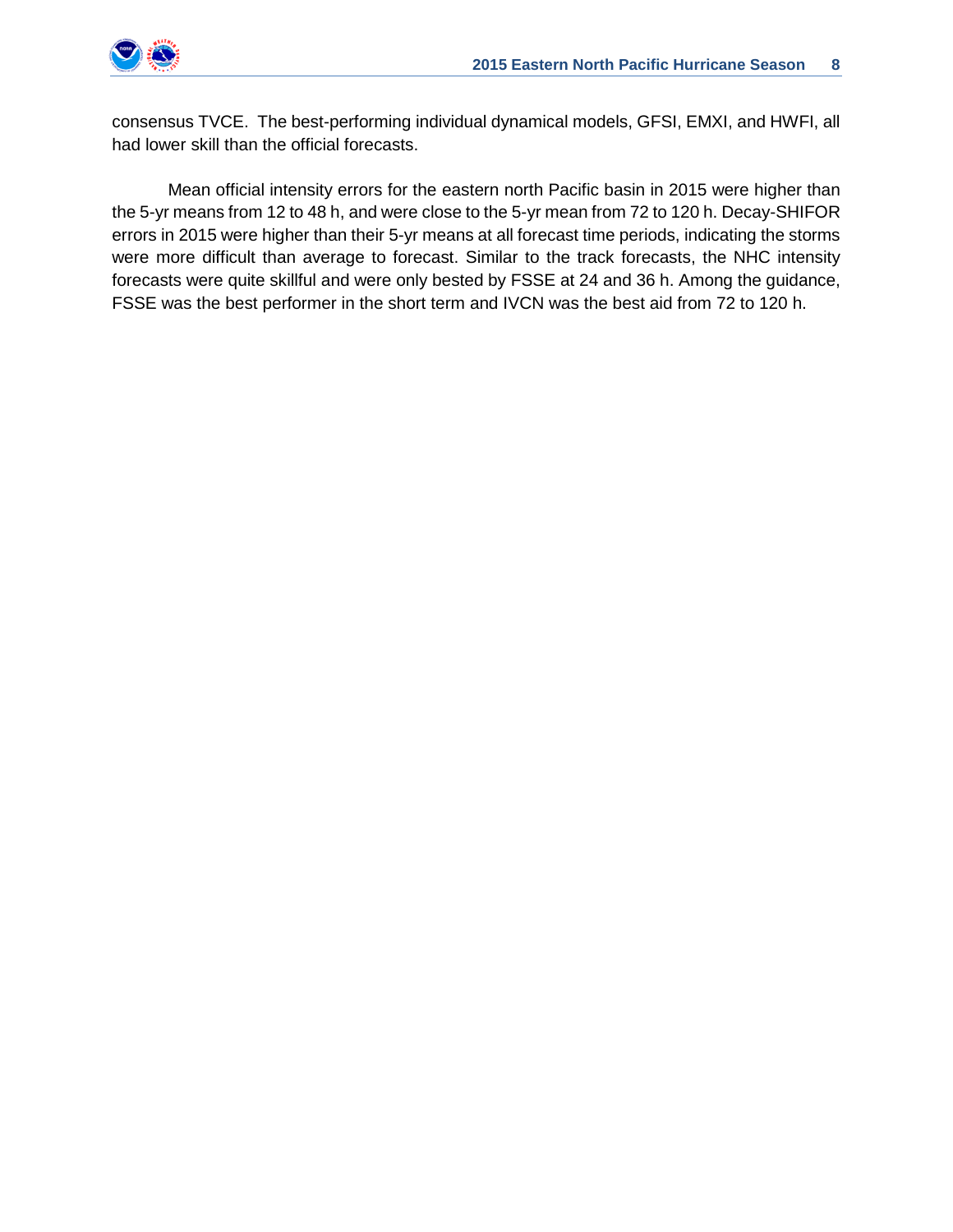

| <b>Storm</b><br><b>Name</b> | Class <sup>a</sup> | Dates <sup>b</sup>     | Max.<br><b>Winds</b><br>(kt) | Min.<br><b>Pressure</b><br>(mb) | <b>Deaths</b>  | <b>U.S.</b><br><b>Damage</b><br>(\$million) |
|-----------------------------|--------------------|------------------------|------------------------------|---------------------------------|----------------|---------------------------------------------|
| Andres                      | MH                 | May 28 - June 4        | 125                          | 937                             |                |                                             |
| <b>Blanca</b>               | MH                 | May 31- June 9         | 125                          | 936                             |                |                                             |
| Carlos                      | H                  | June 10-17             | 80                           | 978                             |                | 0.3                                         |
| Ela                         | <b>TS</b>          | <b>July 8-10</b>       | 40 <sup>c</sup>              | 1002 <sup>c</sup>               |                |                                             |
| <b>Dolores</b>              | MH                 | <b>July 11-18</b>      | 115                          | 946                             |                |                                             |
| Enrique                     | <b>TS</b>          | <b>July 12-18</b>      | 45                           | 1000                            |                |                                             |
| Felicia                     | <b>TS</b>          | <b>July 23-24</b>      | 35                           | 1004                            |                |                                             |
| Guillermo                   | H                  | July 29- Aug 7         | 95                           | 967                             |                |                                             |
| Hilda                       | MH                 | August 6-13            | 120 <sup>c</sup>             | 946 <sup>c</sup>                |                |                                             |
| Ignacio                     | MH                 | August 25- September 5 | 125 <sup>c</sup>             | 942 <sup>c</sup>                |                |                                             |
| Jimena                      | <b>MH</b>          | August 26-September 9  | 135                          | 932                             |                |                                             |
| Kevin                       | <b>TS</b>          | August 31- September 5 | 50                           | 998                             |                |                                             |
| Linda                       | MH                 | September 5-10         | 110                          | 950                             |                |                                             |
| Marty                       | H                  | September 26-30        | 70                           | 987                             |                |                                             |
| Nora                        | <b>TS</b>          | October 9-15           | 60 <sup>c</sup>              | 993c                            |                |                                             |
| Olaf                        | MH                 | October 15-27          | 130                          | 938                             |                |                                             |
| Patricia                    | MH                 | October 20-24          | 185                          | 872                             | $\overline{2}$ | 325                                         |
| <b>Rick</b>                 | <b>TS</b>          | November 18-22         | 35                           | 1002                            |                |                                             |
| Sandra                      | MH                 | November 23-28         | 130                          | 934                             |                |                                             |

| Table 1. | 2015 eastern North Pacific hurricane season statistics. |
|----------|---------------------------------------------------------|
|          |                                                         |

<sup>a</sup> Tropical depression (TD), maximum sustained winds 33 kt or less; tropical storm (TS), winds 34-63 kt; hurricane (H), winds 64-95 kt; major hurricane (MH), winds 96 kt or higher.

b Dates begin at 0000 UTC and include all tropical and subtropical cyclone stages; non-tropical stages are excluded.

c Peak intensity and minimum pressure was reached outside the eastern North Pacific hurricane basin.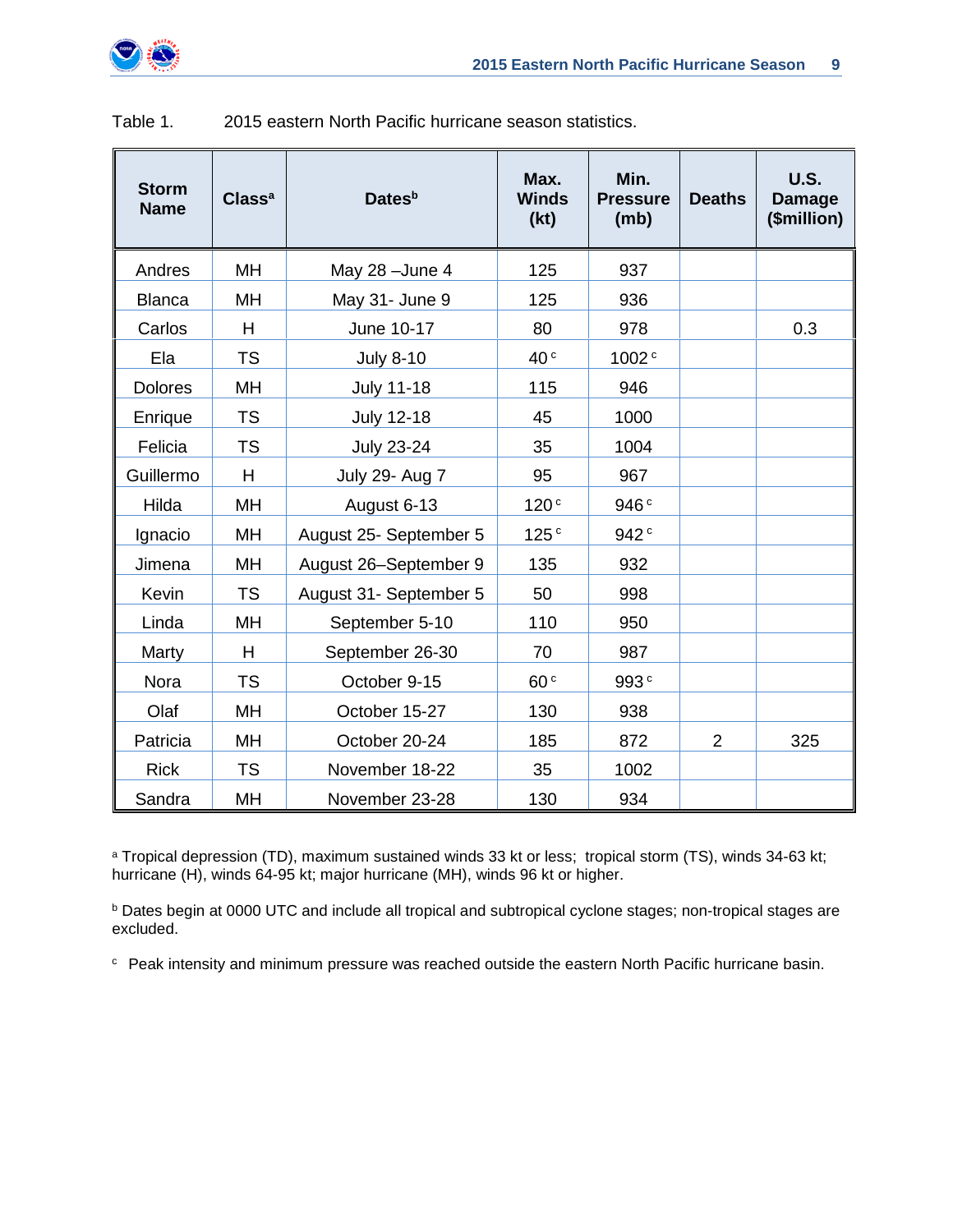



NCEP/NCAR Reanalysis .2101 sigma Velocity Potential Composite Anomaly 1981-2010 climo

Figure 1. 200 mb Velocity Potential anomaly from August to October 2015. Blue is related to anomalous upper-level divergence or rising motion, and red is linked to anomalous upper-level convergence or sinking air. Anomaly computed relative to 1981-2010 climo from NCEP/NCAR reanalysis.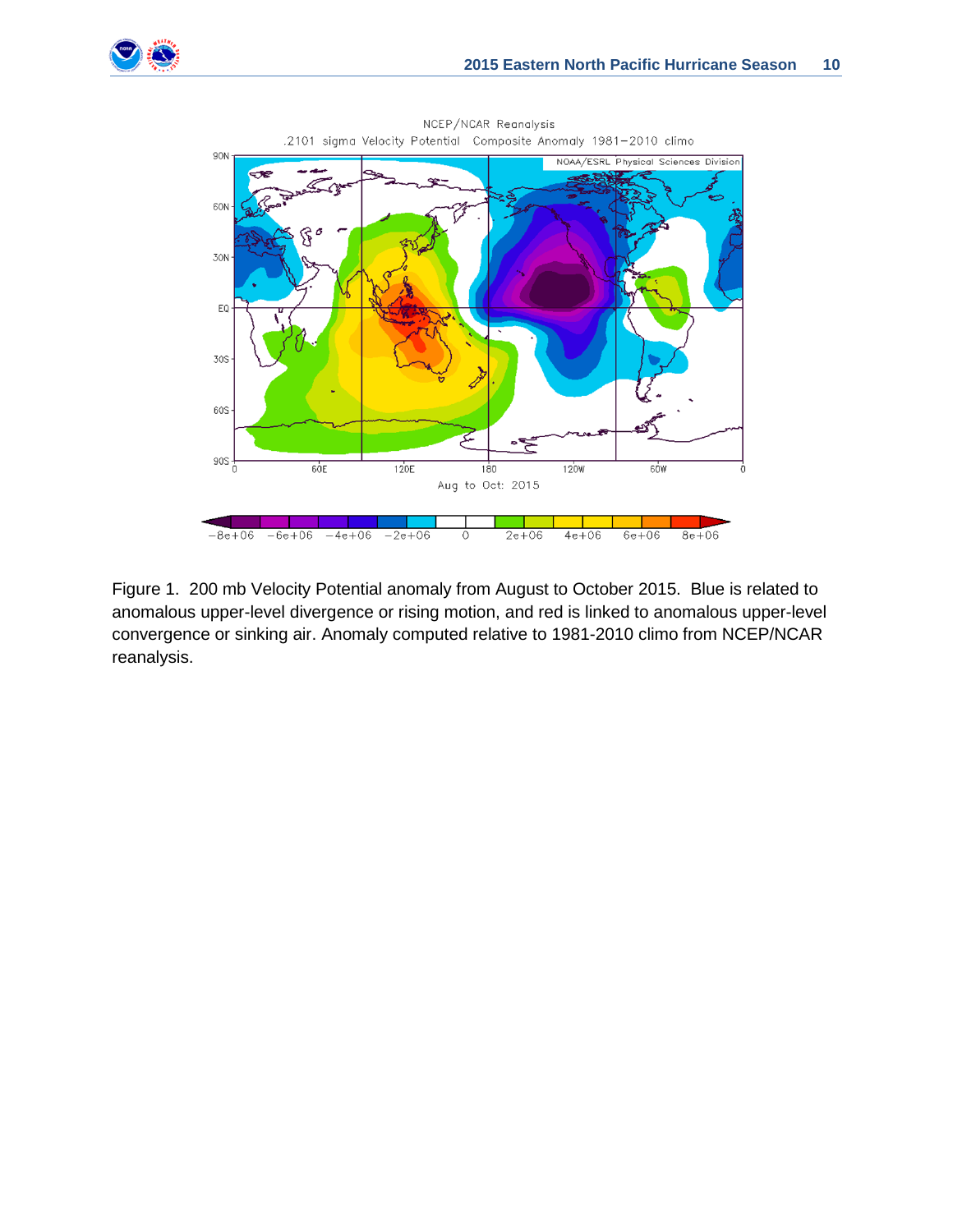



Figure 2a: Tracks of the tropical storms and hurricanes of the 2015 eastern North Pacific hurricane season.